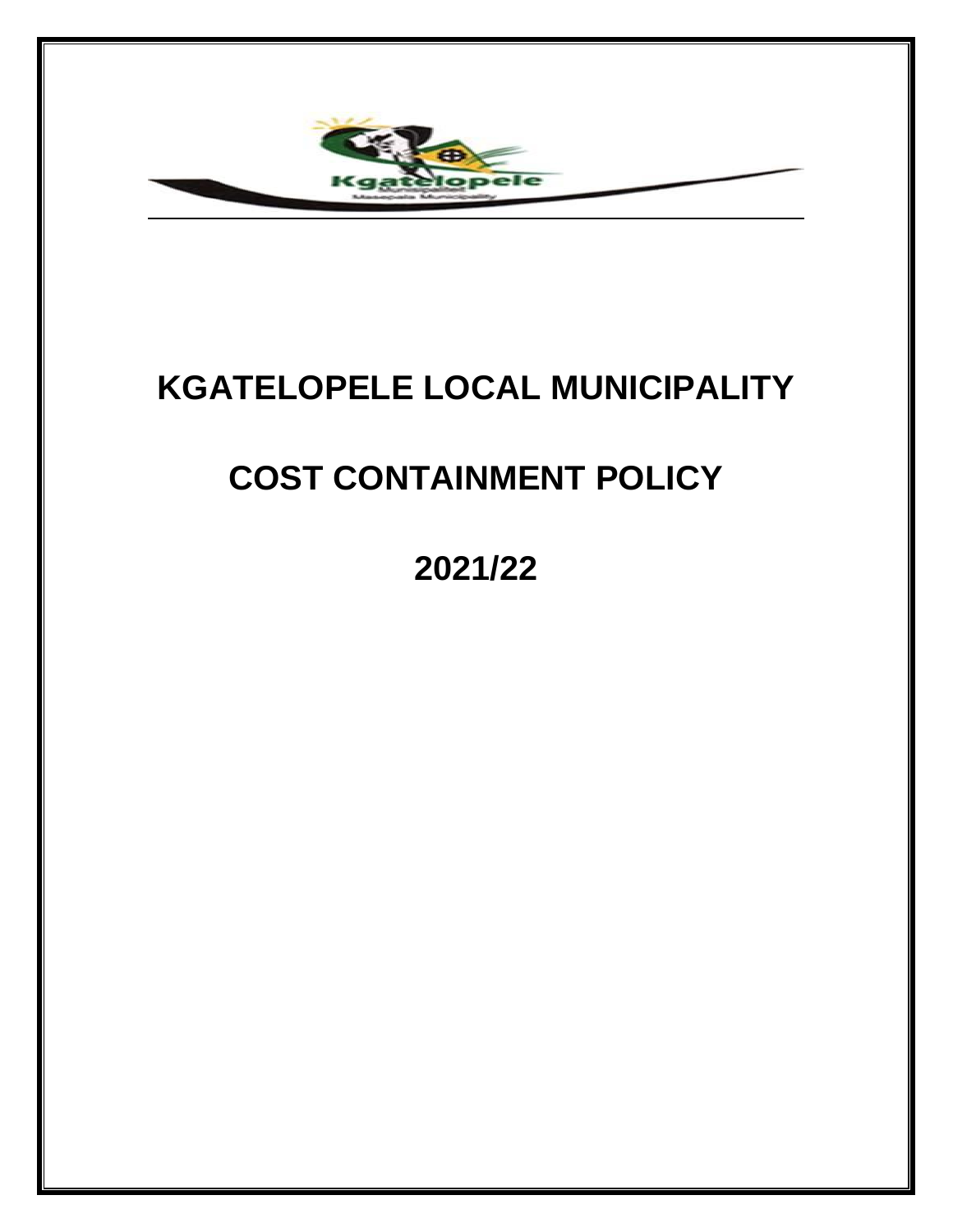## **1. DEFINITIONS**

"Act" Means the Local Government: Municipal Finance Management Act, 2003 (Act No. 56 of 2003).

"Consultant" means a professional person, individual, partnership, corporation, or a company appointed to provide technical and specialist advice or to assist with a design and implementation of projects or to assist a municipality or municipal entity perform its functions to achieve the objects of local government in terms of section 152 of the Constitution;

"Cost containment" means measures implemented to curtail spending in terms of these regulations; and

"Credit card" means a card issued by a financial service provider, which creates a revolving account and grants a line of credit to the cardholder.

## **2. OBJECTIVES OF POLICY**

The objectives of the policy are to ensure that resources of the municipality are used effectively, efficient and economically by implementing cost containment measures.

## **3. LEGISLATIVE FRAMEWORK**

The legislative framework governing cost containment are:

- Municipal Finance Management Act, Act 56 of 2003 section 62(1) a, 78 (1) b, 95(a) and 105(1) (b).
- Municipal Finance Management Act, Circular 82
- Municipal Cost Containment Regulations 2018; and
- Travelling and subsistence policy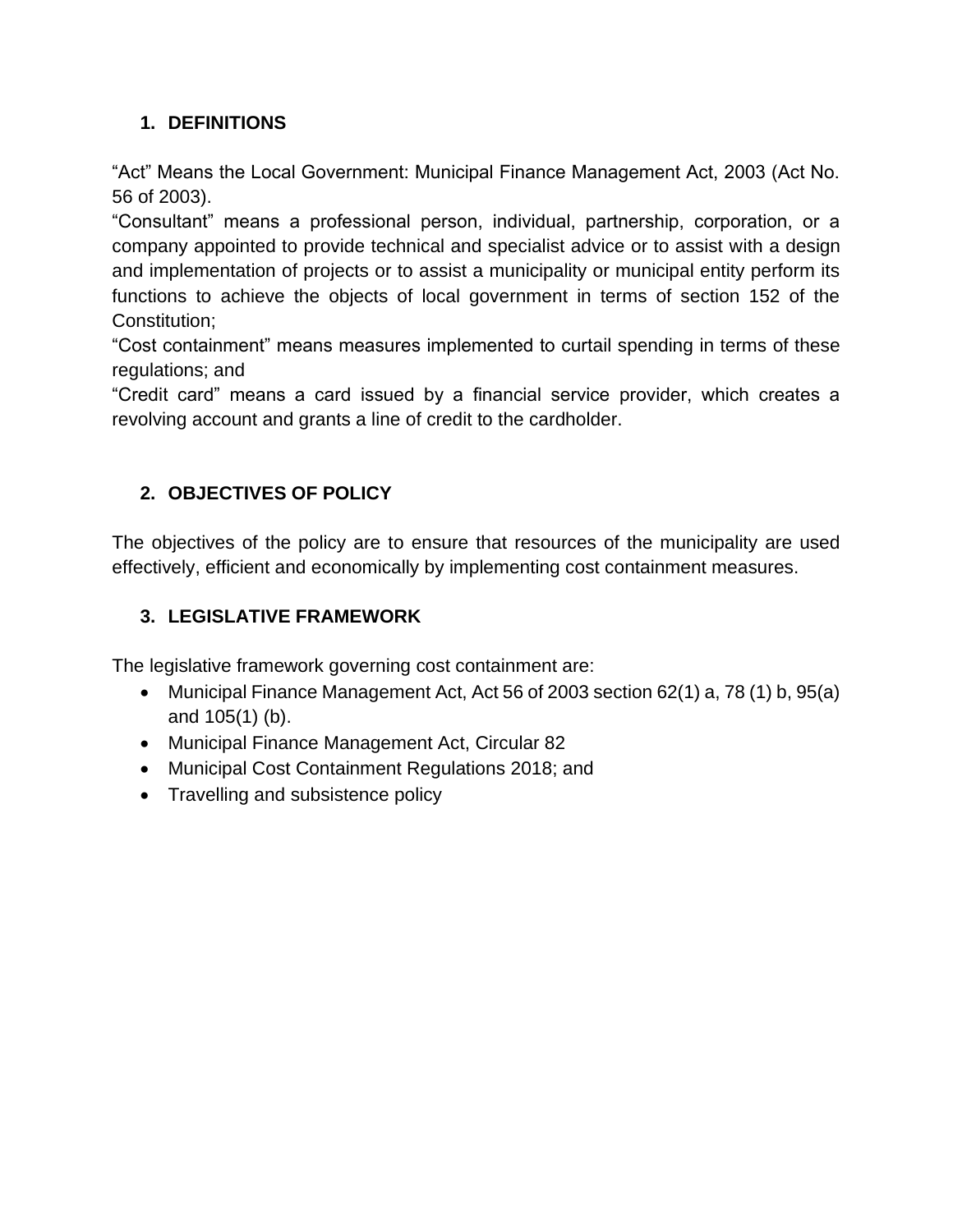The following measures must be implemented, consistently with immediate effect to ensure the containment of costs: -

#### **1. TRAVEL AND SUBSISTENCE**

#### **Measure**

Ensure effective control over travel claims.

#### **Controls**

- 1.1 Directors must implement systems in their respective Directorates to ensure costeffective and time efficient travelling.
- 1.2 Travelling must be pre-authorized by the appropriate delegated official, before such costs are incurred.
- 1.3 Officials of the municipality must make use of municipal fleet when travelling for all official trips.
- 1.4 Directors must check with Budget and Treasury to confirm if there is available budget before approval of the trip. Travelling to outside the province must be preapproved by the Municipal Manager before the employee can embark on them.
- 1.5 No travel and subsistence allowance will be paid for employees and nonemployees attending interviews.
- 1.6 The National Treasury, on behalf of all three spheres of government, has negotiated improved upfront discounts for flights as well as discounted accommodation rates.
- 1.7 Therefore, municipality should utilize these agreements to assist in their respective cost containment measures, unless they can negotiate lower air travel rates or utilize other service providers that offer lower rates.
- 1.8 Sharing of the mode of transport when Employees / Councilor's travel to the same destination.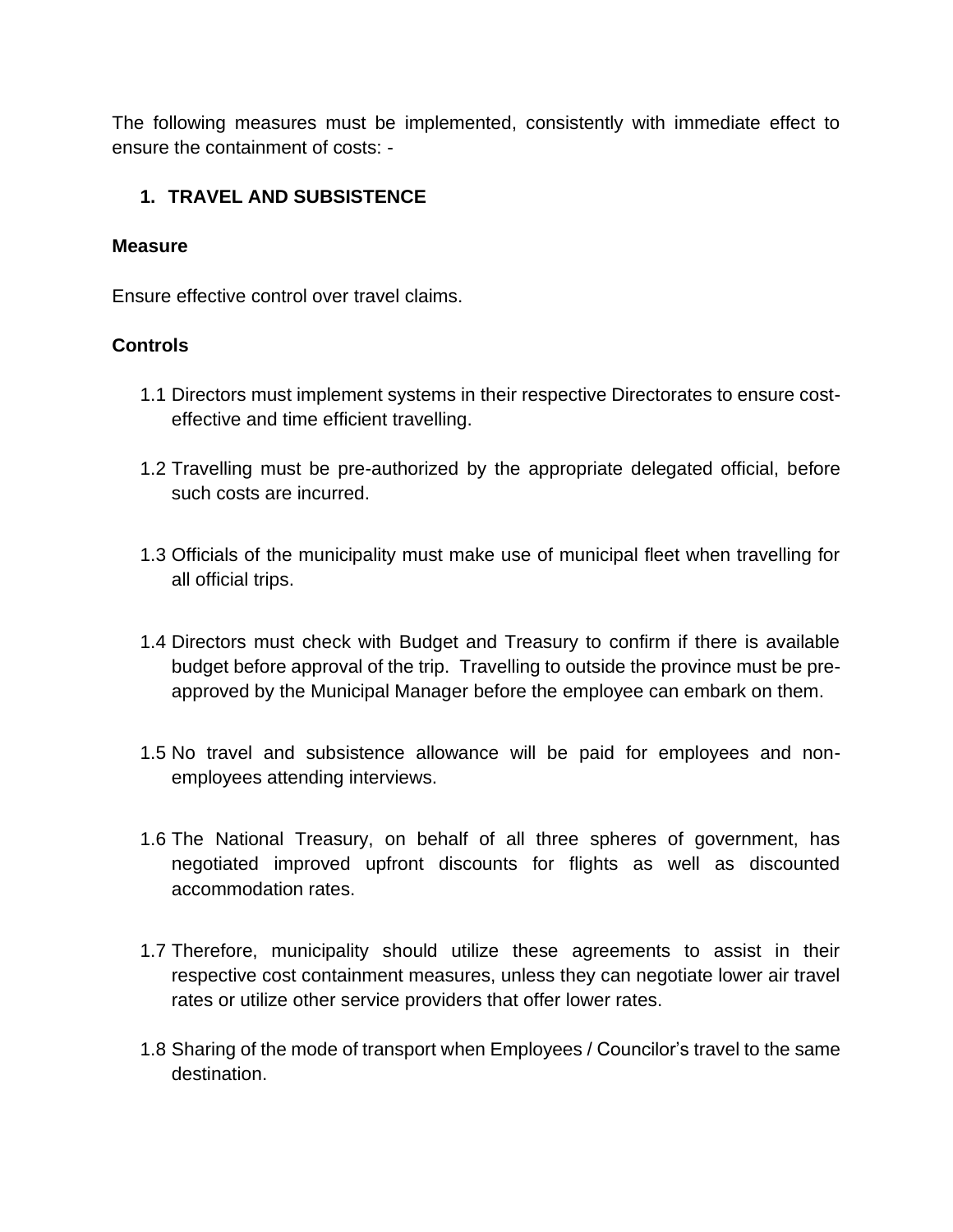- 1.9 Overnight accommodation **must** be limited to instances where the distance by road exceeds 500 kilometers to and from the destination (return journey).
- 1.10 Only economy class tickets to be purchased for employees and Councilor's, where the flying time of the flight is five (5) hours or less.
- 1.11 The Municipal Manager may approve the purchase of business class tickets for employees with disabilities or for those with special needs, where the flying time is five (5) hours or less.
- 1.12 When a vehicle is hired, it must be shared between the Employees/Councilor's attending the same workshop, conference, seminar, etc. (one vehicle to be hired per occasion).
- 1.13 Flight bookings must be made timeously, to prevent unnecessary overnight stay costs.
- 1.14 Domestic hotel accommodation linked to travel and subsistence may not exceed R1 500 per night per person (including dinner, breakfast and parking). National Treasury may periodically review this amount.
- 1.15 The amount of R1500 quoted above may be exceeded with approval of the Municipal Manager in instances:
	- (i) such as peak holiday periods, and
	- (ii) when South Africa is hosting an event in the country or in a particular geographical area that results in an abnormal increase in the number of local / international guests in the country or in that particular geographical area.

## **2. ACTING ALLOWANCES**

2.1 Acting will be for the purpose of providing officials with an opportunity to gather experience and will not have a monetary benefit.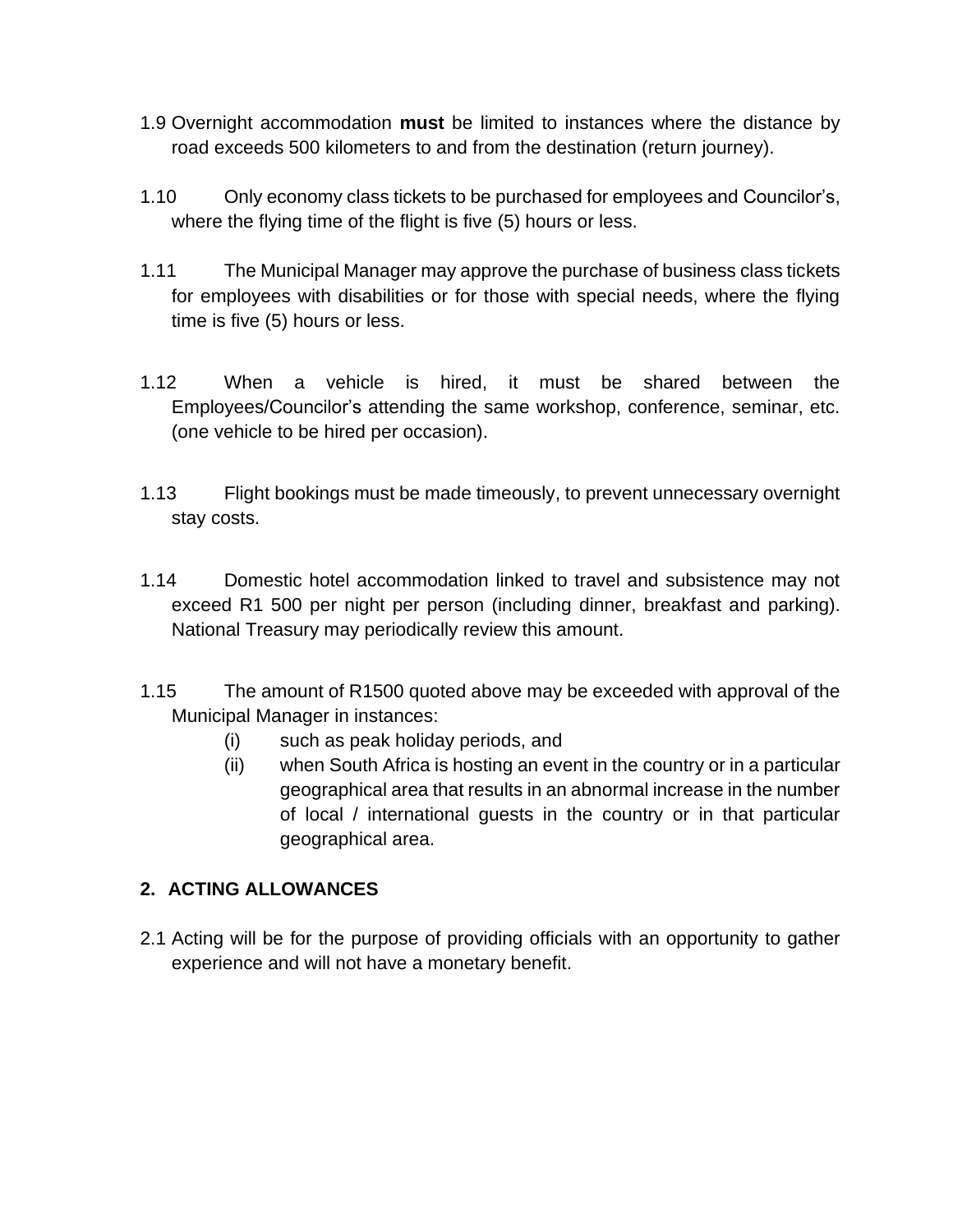#### **3. OVERTIME**

#### **Measure**

Overtime must be undertaken in compliance with all relevant policies, SALGBC Collective Agreements and applicable legislation (e.g., Basic Conditions of Employment Act).

#### **Controls**

- 3.1 Overtime should only be approved where the necessary budget provision exists, after a need analysis has been undertaken by the relevant Directorate.
- 3.2 Planned overtime must be submitted to management for consideration on a monthly basis.
- 3.3 No overtime in excess of 40 hours per month will be paid out, officials will receive time off.
- 3.4 The Director **must** ensure that overtime worked in excess of 40 hours, is authorized **by the Municipal Manager prior** to the actual overtime being worked, as this is in contravention of Section 10 of the Basic Conditions of Employment Act (BCEA).
- 3.5 The core working hours of the employees to be changed to a shift system, where applicable, to obviate the need for overtime.
- 3.6 The regulations issued by the Collective Agreement, relating to annual salary thresholds within which overtime may be paid, must be adhered to. Where it is impractical based on the current staff compliment, prior approval should be given by the Municipal Manager.
- 3.7 A work plan to reduce overtime should be submitted quarterly.

## **4. CATERING COSTS**

4.1 Municipality must not incur catering expenses for any meetings where only municipal officials are in attendance. Notwithstanding the above, the **accounting officer** may incur catering expenses for the following, provided that such lasts for five (5) continuous hours or more:

a) The hosting of conferences, workshops, courses, forums, recruitment interviews, training courses, hearings;

b) Meetings related to commissions or committees of inquiry; or

c) Meetings hosted by municipal councils, including governance committee meetings.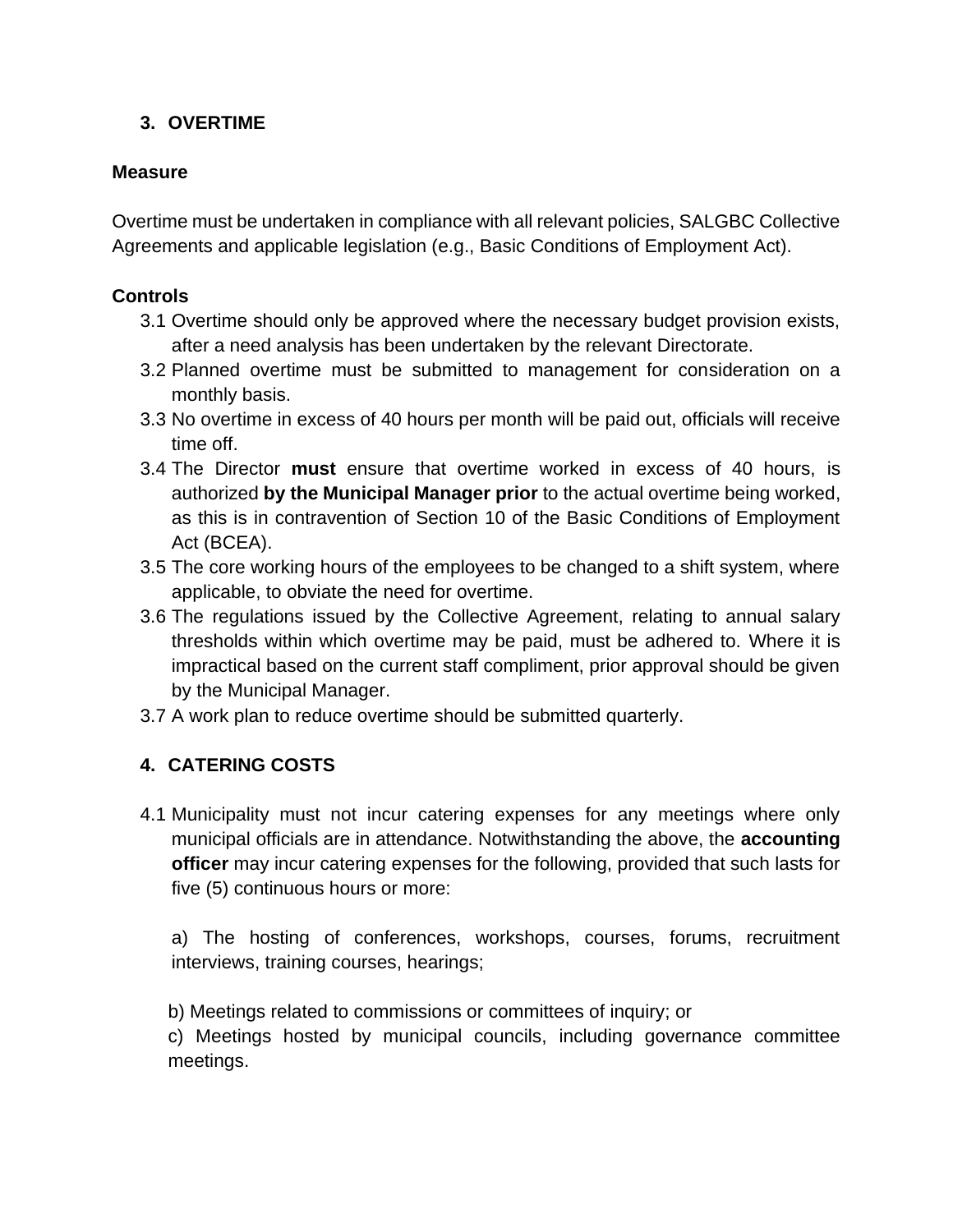- 4.2 Directors must ensure that entertainment allowances of qualifying officials do not exceed two thousand rand (R2 000) per person per financial year. The National Treasury may periodically review this amount.
- 4.3 Municipality must not incur expenses on alcoholic beverages.
- 4.4 Directors must ensure that team building and social functions, including year-end functions, are not financed from the municipal budgets or by any suppliers or sponsors.
- 4.5 The municipality may **not** host farewell functions for employees who have:
- (a) Been dismissed;
- (b) Elected to resign or leave by accepting severance packages; or
- (c) Approached the end of their contractual term.

#### **5. EVENTS, ADVERTISING AND SPONSORSHIPS**

- 5.1 Municipality must eliminate wasteful expenditure on events, advertising in magazines, television, newspapers etc. Where the municipality can use other cost-effective means such as websites to market the institution or properly publicize the matters or events under consideration.
- 5.2 Memorabilia, gifts and other novelties should be of token value only and should only be offered by the municipality in order to acknowledge support or a visit or attendance by a dignitary in connection with a benefit to the local community; to reciprocate the giving of a similar token gift by another organisation; or similar but in all cases there must be an identifiable benefit to the community.
- 5.3 No expenditure should be incurred for matters such as printing of shirts, hosting of sporting events, festivals and other associated events, cruises, lavish functions, and extraordinary costs associated with visits of dignitaries or induction of new councilors.

#### **6. COMMUNICATION**

- 6.1 Publications such as newsletters must be published quarterly in an electronic media format and on the municipal website/intranet. Copies should only be printed for stakeholders approved by the Municipal Manager.
- 6.2 Newspapers and other related publications for the use of officials must be discontinued.
- 6.3 The acquisition of mobile communication services must be done by using the transversal term contracts that have been arranged by the National Treasury.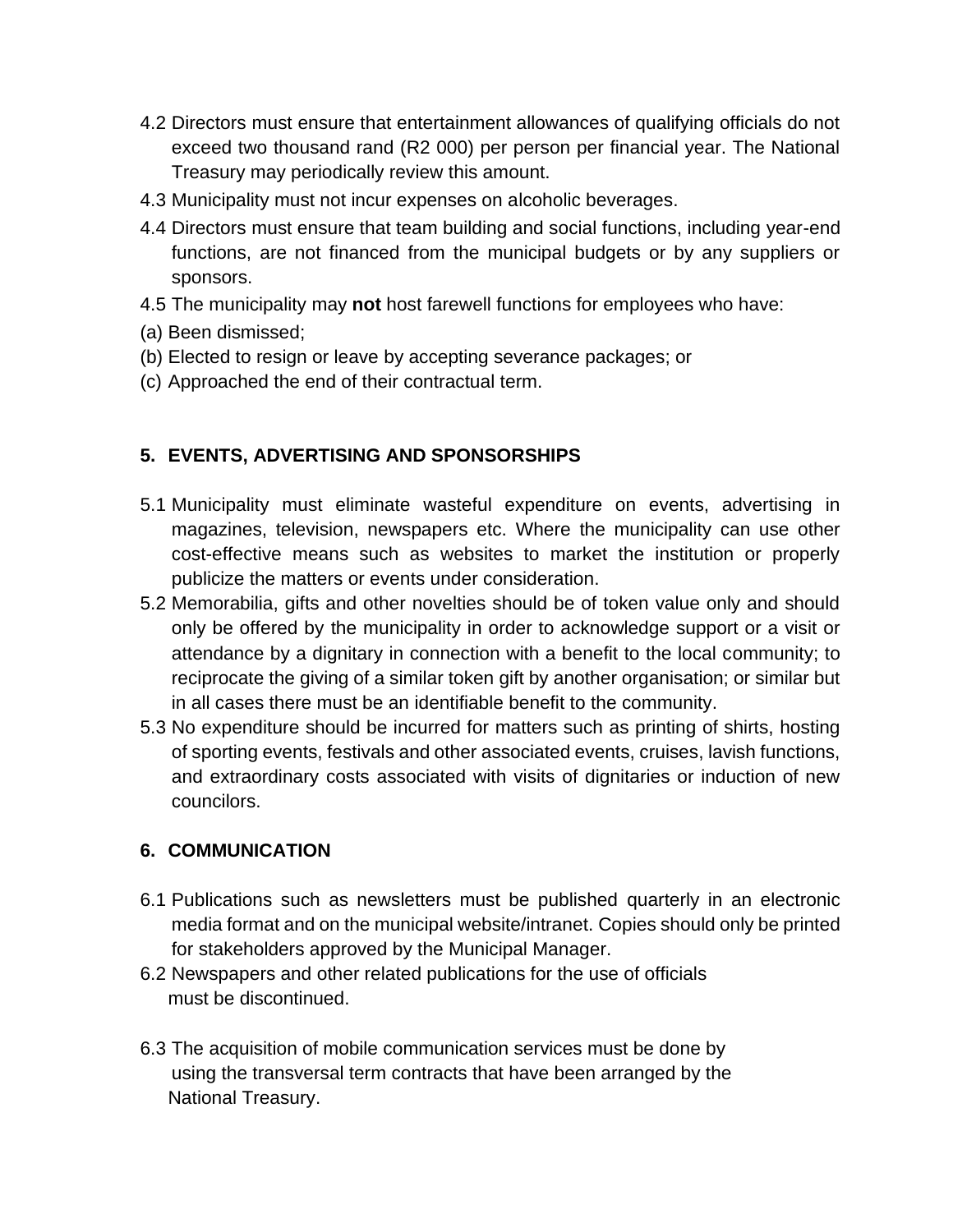- 6.4 Allowances for officials for private calls should limited.
- 6.5 Provision of diaries be limited to secretaries and electronic diaries be kept by directorates.

#### **7. ATTENDANCE OF CONFERENCES, SEMINARS & WORKSHOPS**

#### **Measures and Controls**

- 7.1 Conferences, seminars and workshops may be attended by Officials and Councilors, but only when absolutely necessary.
- 7.2 The Director concerned must submit a motivation to the Municipal Manager, outlining the absolute necessity for attendance.
- 7.3 Employees must make every effort to take advantage of early registration discounts by seeking the required approvals to attend well in advance of the conference as it relates to their area of work. No late registration is acceptable.
- 7.4 Conferences abroad must be limited to its ultimate minimum or none at all.
- 7.5 The total size of municipal delegations attending conferences, seminars and workshops outside the Municipality, must be restricted to three delegates.
- 7.6 The Director concerned must submit a motivation to the Municipal Manager, if the number of required attendees exceeds three delegates from the Municipality.
- 7.7 Budget availability must be confirmed by the Budget & Treasury Section, in the first instance.
- 7.8 In the event of training being provided at no cost to the Municipality, the size of the municipal delegation may be increased, subject to approval by the Municipal Manager.

## **8. MUNICIPAL WORKSHOPS, RETREATS, STRATEGIC SESSIONS AND INTERNAL TRAINING**

#### **Controls**

- 8.1 The Director concerned must submit a motivation to the Municipal Manager, in the event of local municipal venues not being available.
- 8.2 Alternative facilities at other government institutions must then be sourced, where such sessions cannot be held in-house.
- 8.3 The necessary proof must be provided to the Municipal Manager, where local municipal venues or facilities at other government institutions are not available.
- 8.4 Budget availability must be confirmed by the Budget & Treasury Section in the first instance, prior to the Municipal Manager approving the use of external venues.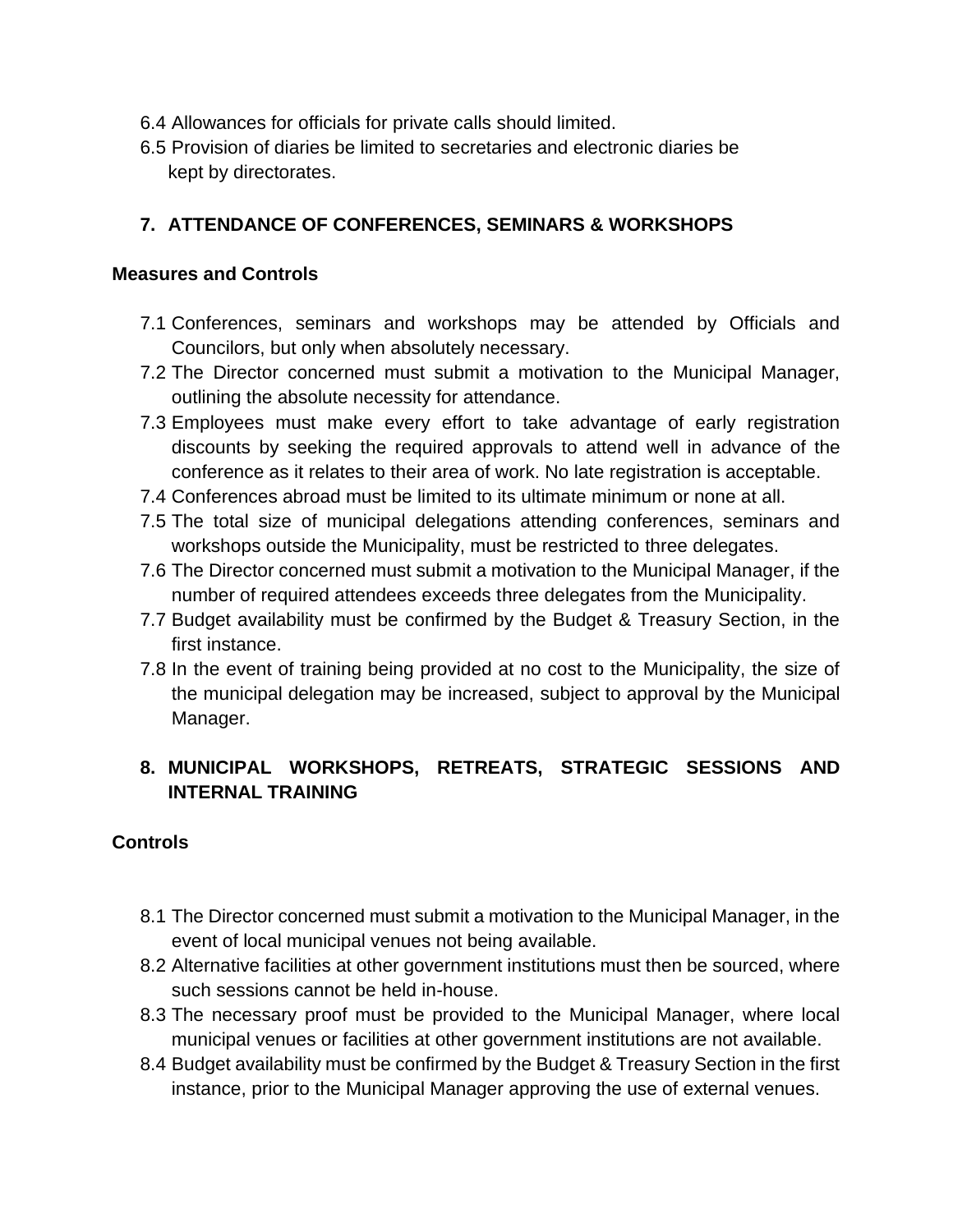## **9. ENGAGEMENT OF CONSULTANTS**

- 9.1 Accounting Officers must only contract with consultants after a gap analysis report has confirmed that the municipality does not have the requisite skills or resources in its permanent employment to perform the services required.
- 9.2 Evidence of acute planning of the project must be visible to all relevant persons including the administration and political oversight mechanisms in place at the municipality.
- 9.3 Consultants, including construction and infrastructure related services, must only be remunerated at the rates equal to or below those:
	- determined in the "Guidelines on fees for audits done on behalf of the Auditor-General South Africa", issued by the South African Institute of Chartered Accountants (SAICA);
	- set out in the "Guide on Hourly Fee Rates for Consultants", by the Department of Public Service and Administration (DPSA); or
	- Prescribed by the body regulating the profession of the consultant (i.e. Law Society of South Africa, ECSA and etc.).
- 9.4 Ensure an exacting "specification" of the work to be accomplished accompanies the tender and is used as a monitoring tool, are appropriately recorded and monitored.
- 9.5 Ensure that contracts for consultants include retention and penalty clauses of 20% for poor performance and in this regard against the above specification, accounting officers must invoke such clauses, where deemed necessary.
- 9.6 It is mandatory that the accounting officer of municipality must conclude on the best "value for money", i.e., matching fees against quality and against benchmarked practices.
- 9.7 Accounting officer of municipality must appoint consultants on a time and cost basis with specific start and end dates.
- 9.8 Travel and subsistence costs for the appointment of consultants must be in accordance with the travel policy of government and the contract price specifies all travel & subsistence costs.
- 9.9 If travel and subsistence costs for appointed consultants are exclusive of the contract, the costs must be in accordance with the following provisions:
	- a) Hotel accommodation may not exceed the amount mentioned in this Circular;
	- b) Only economy class air tickets may be purchased for flights;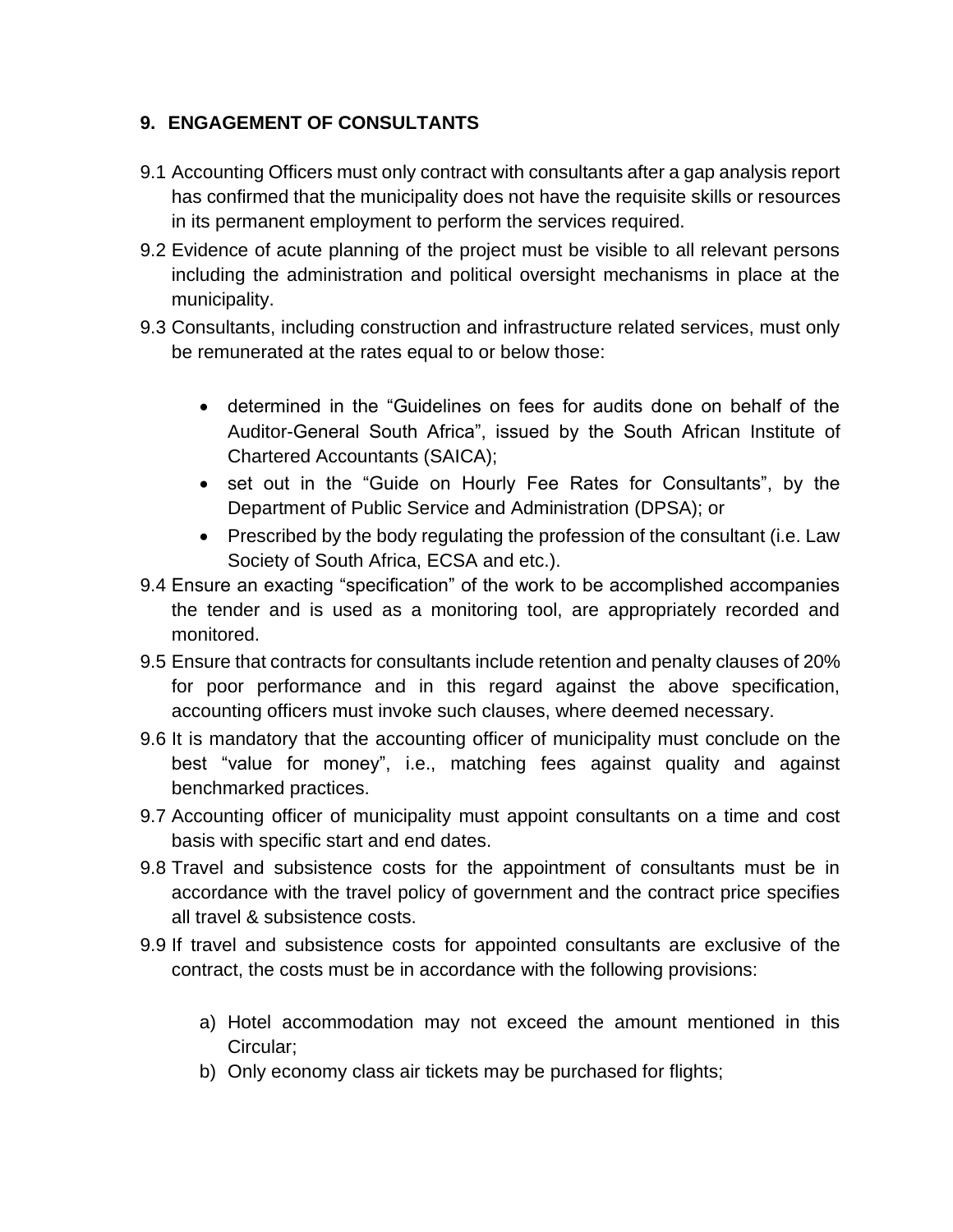- c) Only group B vehicles or lower may be hired for engagements, as mentioned in this Circular;
- d) Kilometers claimed for the use of private vehicles may not exceed the rates approved by the National Department of Transport, as updated from time to time.
- 9.10 Municipalities are urged to develop consultancy reduction plans.
- 9.11 Undertake all engagements of consultants in accordance with the SCM Regulations and the municipality's SCM policy.

#### **10.UNIFORMS AND CLOTHING**

#### **Controls**

- 10.1 A Uniforms Policy must be drafted stipulating the guidelines, including type of uniforms, shoes and frequency of issue, etc. in line with the working environment of the respective employees.
- 10.2 A monthly reconciliation of uniforms purchased and issued to staff members must also be performed by the respective Directorates.

#### **11.GENERAL MEASURES TO BE IMPLEMENTED**

- 11.1 In order to curb petrol expenditure, the municipality's vehicle tracking system should be utilized by the Directorates to monitor usage in order to curb abuse of municipal vehicles and excessive petrol consumption.
- 11.2 E-Learning methods should be considered for in-house training.
- 11.3 Telephone and/or Video conferencing facilities must be used, where possible, to avoid unnecessary travelling and subsistence costs.
- 11.4 Where possible, transversal contracts must be used for the procurement of goods and services.
- 11.5 Consideration must be given to utilizing the services of the Government Communications and Information System (GCIS) for media related needs.
- 11.6 Bulk purchases should be considered for regularly consumed inventory.